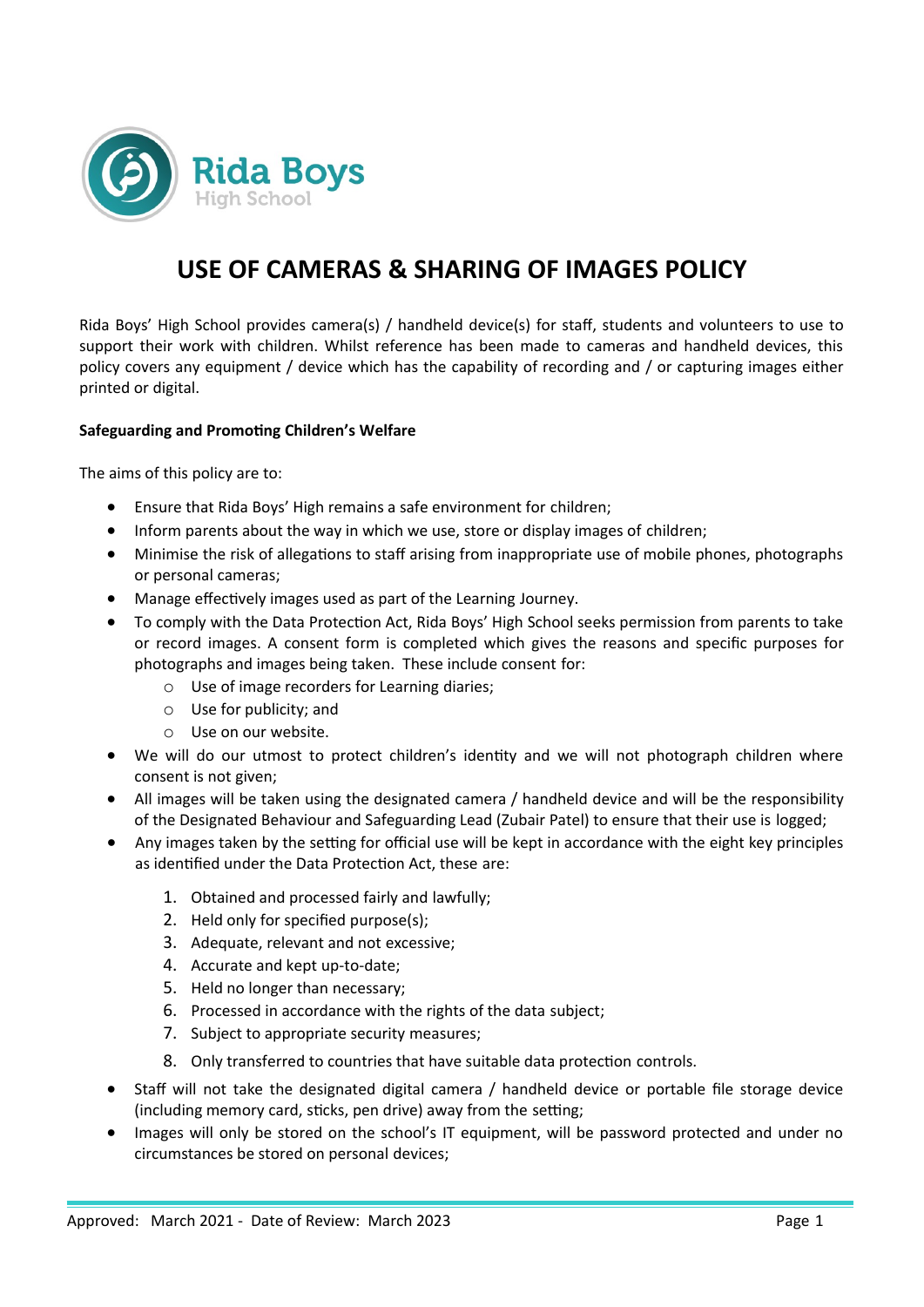- In the case of an outing or other activity away from the setting staff will ensure that they download all photos and clear the memory card before removing camera / handheld device away from the setting
- Images taken must be deemed suitable without putting the child/children in any compromising positions that could cause embarrassment or distress to them or their parents;
- No images shall be taken of children which captures them in what are commonly understood as nonpublic activities like toileting or changing clothes, or which show body parts not usually visible in public settings;
- Use of cameras and mobile phones is prohibited in the toilet or nappy changing area;
- Where memory cards, sticks and pen drives are used, they shall be encrypted;
- Images shall only be printed in the setting and then be removed of the designated camera's / handheld device's memory. All staff shall take responsibility for ensuring that they remove images once they have been printed;
- All images no longer required shall be disposed of securely to prevent unauthorised access, ensure confidentiality and protect identity. Printed images shall be shredded, and images stored on storage devices will be removed. Where they cannot be removed, for example CD / DVD, then these shall be shredded;
- All images, including those held within learning diaries will remain on site at all times;
- Where images are used by individuals, after consent has been granted by the designated Behaviour and Safeguarding Lead (Zubair Patel) and parent / carer, for professional development purposes stored on laptops, computers and pen drives on and off the premises, these must be deleted no later than a period of one year. The responsibility for deleting these images lies with the individual. The images shall be free of any information that would enable identification and tracking of children e.g. adding children's names to photographs;
- Images taken within or outside of the setting and stored on the camera must be downloaded as soon as possible, as a minimum once a week and it is the responsibility of staff taking the image. The EY Manager is responsible for ensuring compliance by way of undertaking a check of the camera / handheld device, as a minimum once a fortnight. Any staff identified as not removing images will be reported to the Safeguarding Lead (Zubair Patel), Head teacher and the Governor responsible for safeguarding (Sadiq Darwan) who will take appropriate action;
- The designated Behaviour and Safeguarding Lead shall check that the camera's / handheld device's memory contains no images as a minimum once a month to ensure compliance (unless the images are required). Any staff identified as not removing images will be reported to the Lead, Headteacher and the Governor responsible for safeguarding who will take appropriate action;
- The Lead shall ensure that all images are permanently wiped from memory sticks/cards, computer hard disc and portable devices or other relevant devices once the images are no longer of use;
- Children have their photographs taken to provide evidence of their achievements for developmental records. Photographs may be taken during indoor and outdoor play and displayed in albums or a child's development record/learning diary for children and parent/carers to look through;
- The information contained within each learning diary shall be treated as personal data;
- Often photographs may contain other children in the background. In this instance the faces of the children in the background shall be faded out from the picture. Events such as, sports day, outings, Eid and fundraising events may be recorded by video and photographs by staffs only but parents/carers, and volunteers will have to comply with our No photography policy;